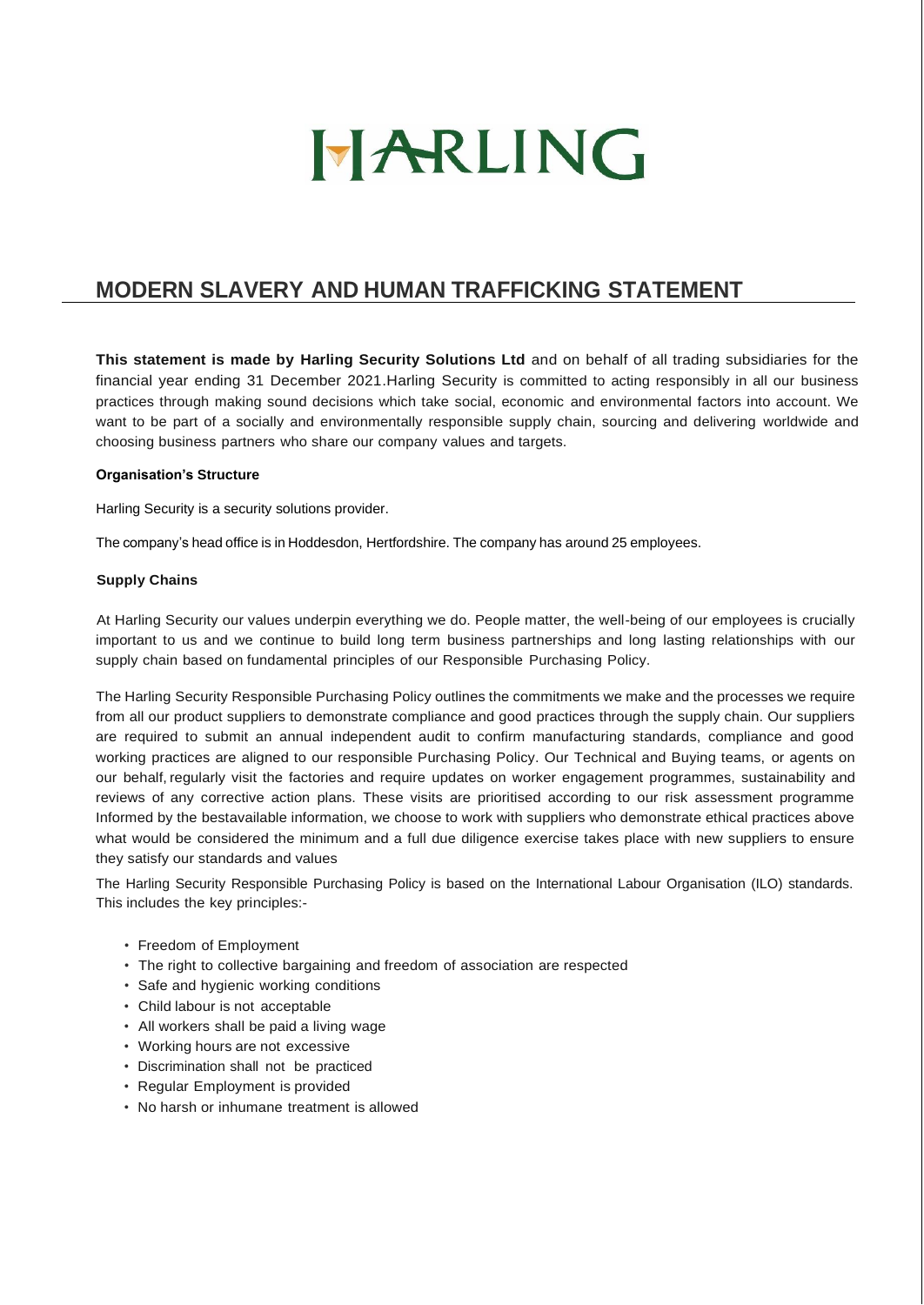Our company has a zero tolerance approach to modern slavery and human trafficking, which is reflected in our policies and controls on Ethical Trading throughout our product supply chain. With over 20 product suppliers based mainly in the UK, some of whom we have been working with for more than 15 years, we have established strong business partnerships. We will continue to nurture these relationships and remain true to our values.

### **Policies on Slavery and Human Trafficking**

Our company expects all persons working for us or on our behalf in any capacity, including employees at all levels, directors, officers, agency workers, seconded workers, volunteers, interns, agents, contractors, external consultants, thirdparty representatives and international partners to comply with our anti-slavery and human trafficking policy. We have in place a robust disciplinary procedure for dealing with any employee who fails to comply with our policy and values.

Our recruitment policies ensure employees establish their right to work in the UK, or relevant jurisdiction, and satisfy minimum age requirements and our internal human resources policies ensure working practices are monitored for ongoing compliance with current legislation.

Our whistleblowing policy provides internal contact points as well as access to an external reporting line to our employees, business partners and other third parties in order to report any whistleblowing concerns, including any Modern Slavery Act 2015 breaches or potential breaches.

We provide internal training on modern slavery and human trafficking, including supplier due diligence, to all relevant employees.

#### **Due Diligence Processes**

As part of our initiative to identify and mitigate risk we have carried out a risk assessment to identify and assess potential risk areas within our supply chain, as detailed above.

We have in place systems to:

- Identify and assess potential risk areas in our supply chains;
- Mitigate the risk of slavery and human trafficking occurring in our supply chains;
- Monitor potential risk areas in our supply chains; and
- Protect whistle blowers.

#### **Our Effectiveness in Combating Slavery and Human Trafficking**

Our company is in the process of evaluating the effectiveness of the measures we have in place to ensure that slavery and human trafficking is not taking place in any part of our business or supply chains. We are working on some tangible key performance indicators to assist us with measuring this effectiveness.